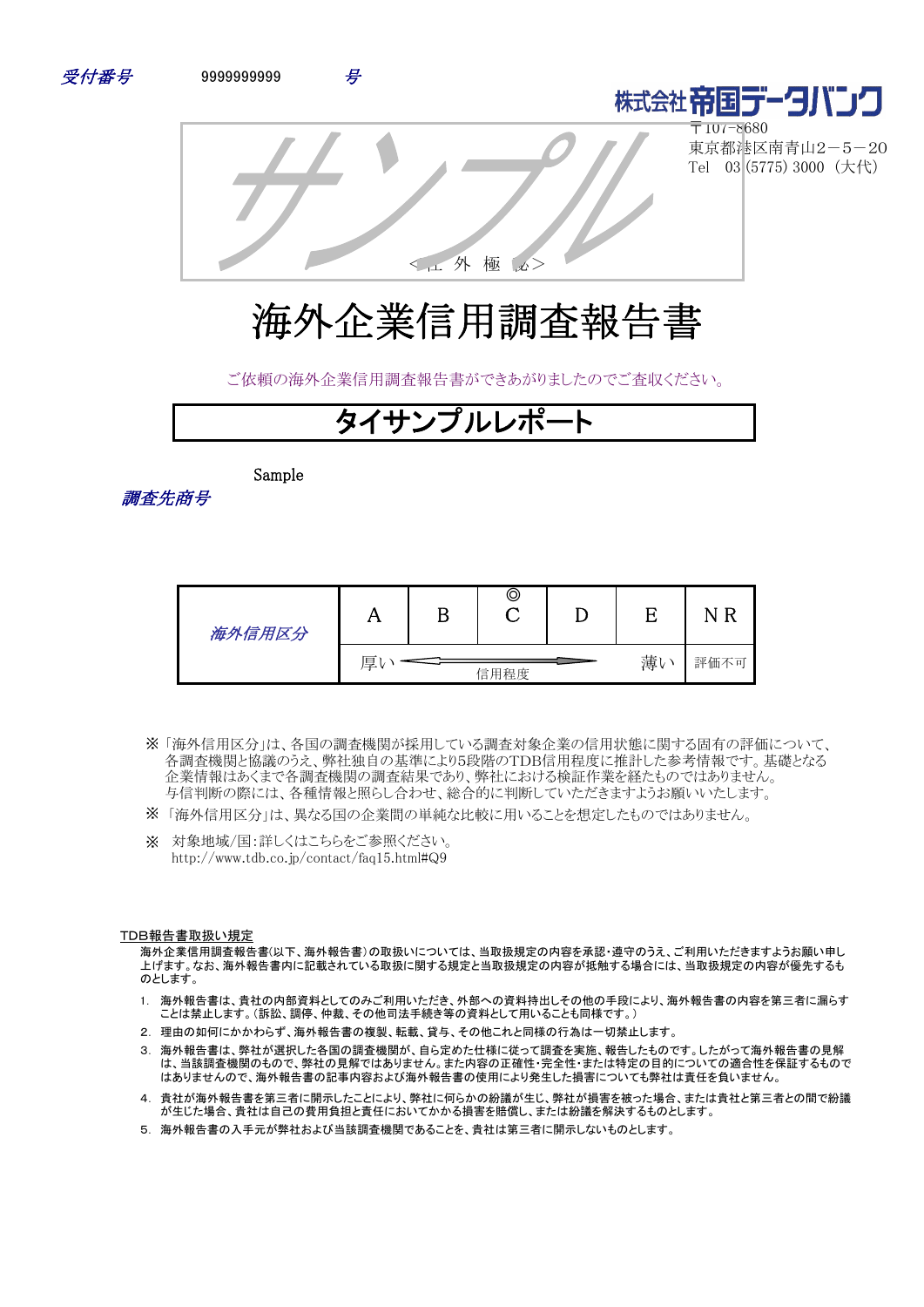Email : info@aaa.co.th<br>Website : http://www.aaa

Company Name : AAA (THAILAND) PUBLIC CO. LTD.

Address : XXX Moo X, Kanchanavanich Road, Thungyai, Hadyai, Songkhla 90110, Thailand Telephone : (6674) XXXXXX : (6674) XXXXXX Facsimile : (6674) XXXXXX

: http://www.aaa.co.th

#### **Client**

| <b>Report for</b>     |   | <b>TEIKOKU DATABANK</b> |
|-----------------------|---|-------------------------|
| <b>Customer Ref.</b>  | ÷ |                         |
| <b>Report Type</b>    |   | <b>Special Report</b>   |
| Our Ref.              | ÷ | 115053                  |
| <b>Receiving Date</b> | ÷ | 20XX-10-XX              |
| <b>Issuing Date</b>   |   | 20XX-10-XX              |
| <b>Credit Request</b> | ÷ | N/A                     |
| <b>Credit Opinion</b> |   | N/A                     |

## Credit Rating

| <b>Credit Rating</b>                 | ٠ | A+                   |
|--------------------------------------|---|----------------------|
| <b>Rating Score</b>                  |   | : 77/100             |
| Credit Risk                          |   | <b>Moderate Risk</b> |
| Proposed Credit Limit : Fairly Large |   |                      |
| <b>Rating Outlook</b>                |   | <b>Stable</b>        |

#### **Summary**

| <b>Established Date</b>     |    | $: 1979-XX-XX$                                       |
|-----------------------------|----|------------------------------------------------------|
| <b>Registration No.</b>     | t. | 010XXXXXXXXXXX                                       |
| Former Reg. No.             |    | $:$ BorMorJor. $XXX$                                 |
| <b>Legal Form</b>           |    | : Public Limited Company                             |
| <b>Status</b>               | ÷  | Active                                               |
|                             |    |                                                      |
| Regist'd Capital            |    | $:$ THB 3XX,000,000                                  |
| Paid-Up Capital             |    | $:$ THB 3XX,000,000                                  |
| <b>Total Revenues</b>       |    | : THB $3,0XX,383,153$                                |
| <b>EBIT</b>                 | ÷  | THB 4X, X64, 032                                     |
| <b>Net Profit</b>           | ÷  | THB 2X, X17, 700                                     |
|                             |    |                                                      |
|                             |    | <b>Chief Executive : XXXX XX Boon Pin - Chairman</b> |
| <b>Nature of Business :</b> |    | <b>Producer of Canned Seafood and Pet</b>            |
|                             |    | Food                                                 |
| <b>ISIC Code</b>            | t. | 1512 - Processing and preserving of                  |
|                             |    | fish and fish products including                     |
|                             |    | Seafood                                              |
| <b>Employees</b>            | ÷  | 2,100                                                |
|                             |    |                                                      |
|                             |    | Litigation Check : Subject: Clear, Directors: Clear  |
| <b>Financial Condition:</b> |    | Fair                                                 |
| <b>Business Size</b>        | t. | Large Enterprise                                     |
|                             |    |                                                      |

## Market Position Rating



**O Low Rank** □ Lowest Rank

| <b>Financial Summary (THB Million)</b> |  |  |
|----------------------------------------|--|--|
|                                        |  |  |

| Year        | <b>Assets</b> | <b>Liability</b> | <b>Equity</b> | <b>Sales</b> | <b>Net Profit</b> | D/E<br>(Times) | <b>Defensive</b><br><b>Interval (Days)</b> |
|-------------|---------------|------------------|---------------|--------------|-------------------|----------------|--------------------------------------------|
| <b>20XX</b> | 2.135         | 543              | 2.135         | 3.077        | 24                | 0.34           | 104                                        |
| <b>20XX</b> | 2.317         | 733              | 2.317         | 2.905        | 23                | 0.46           | 118                                        |
| <b>20XX</b> | 2.140         | 562              | 2.140         | 2.639        | 41                | 0.36           | 110                                        |
| <b>20XX</b> | 2.021         | 467              | 2.021         | 2.744        | 33                | 0.30           | 119                                        |
| <b>20XX</b> | 2.082         | 529              | 2.082         | 2.923        | 82                | 0.34           | 134                                        |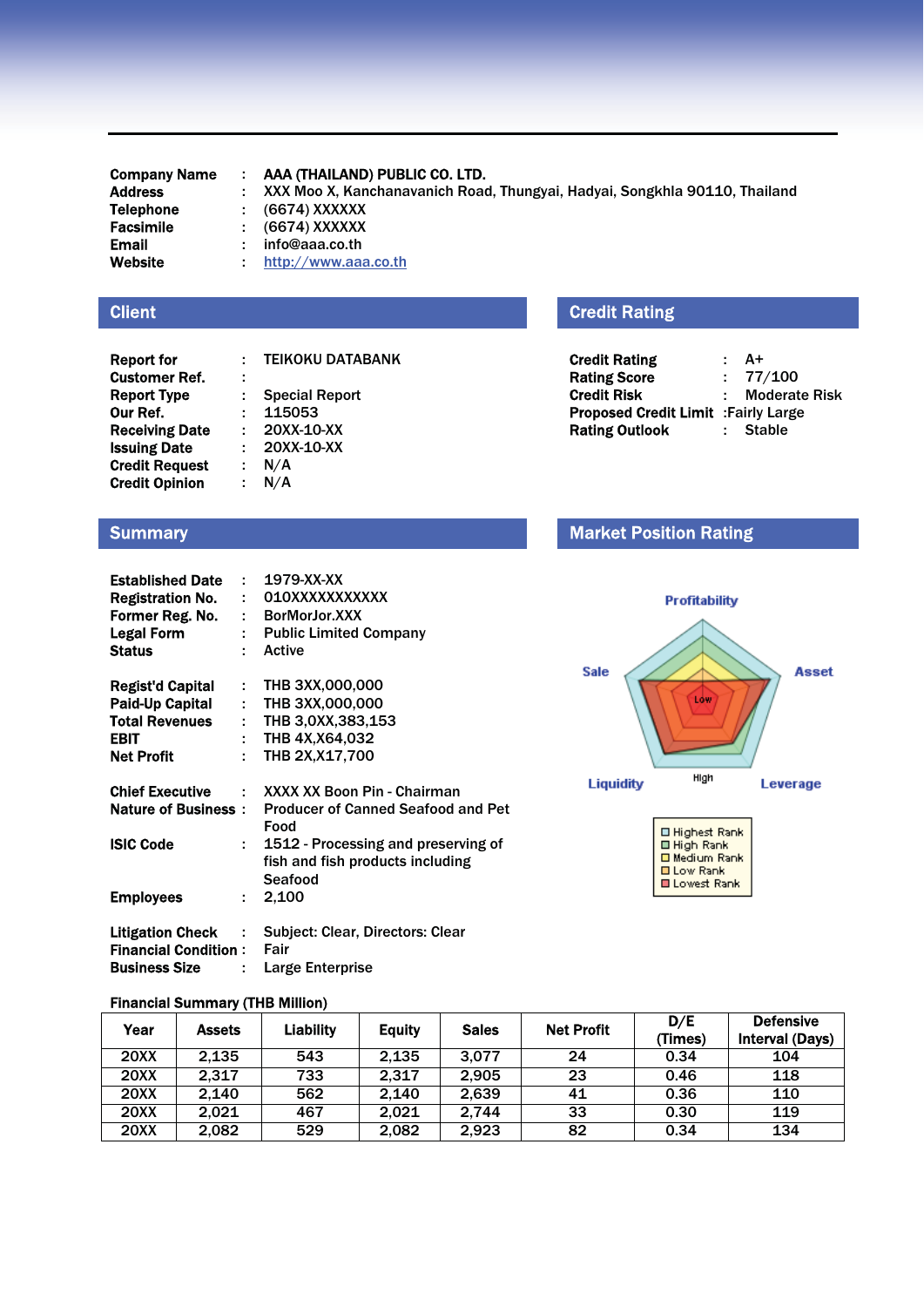#### History/Background

The subject was established on March 23, 1979 as a private limited company under registered name AAA (THAILAND) CO. LTD.

- January XX, 19XX, listed on the Stock Exchange of Thailand.
- $\bullet$ January XX, 19XX, changed to public company under the name AAA (THAILAND) PUBLIC CO. LTD.

Subject was granted promotional privilege on its production of seafood canning and other seafood canning for export from the Board of Investment (BOI).

#### **Certification**

| <b>Certificate</b> | <b>Issue by</b>      | <b>Date Obtained</b> |
|--------------------|----------------------|----------------------|
| <b>ISO 9002</b>    | <b>TUV Rheinland</b> | <b>June 01, 19XX</b> |

#### Personnel

#### **Board of Directors**

| Mr. XXX Korkiatphitak       | (x) | <b>Director</b>          |
|-----------------------------|-----|--------------------------|
| <b>Mr. XXX Apichatchote</b> | (x) | <b>Director</b>          |
| Mr. XXX Watcharanimit       | (x) | <b>Managing Director</b> |
| Mr. XXX Deeprasertkul       | (x) | <b>Director</b>          |
| <b>XXX Tan Boon Pin</b>     | (x) | Chairman                 |
| Mr. XXX Varaphong           |     | <b>Director</b>          |
| Mr. XXX Chong Seong         |     | <b>Director</b>          |
| Mr. XXX Tanksinmankhong     |     | <b>Director</b>          |

#### Authorized Signatures

Any two of the mentioned directors (x) can jointly sign on behalf of the subject with seal affixed.

#### **Top Management**

| Name:                    | <b>XXX Tan Boon Pin (Malaysian)</b>     |
|--------------------------|-----------------------------------------|
| Position:                | Chairman                                |
| Name:                    | Mr. XXX Watcharanimit (Thai)            |
| Position:                | <b>Managing Director</b>                |
| <b>Other Activities:</b> | Director - XXX Holdings (Thailand) Ltd. |
| Name:                    | Mr. XXX Korkiatphitak (Thai)            |
| Position:                | <b>Vice Chairman</b>                    |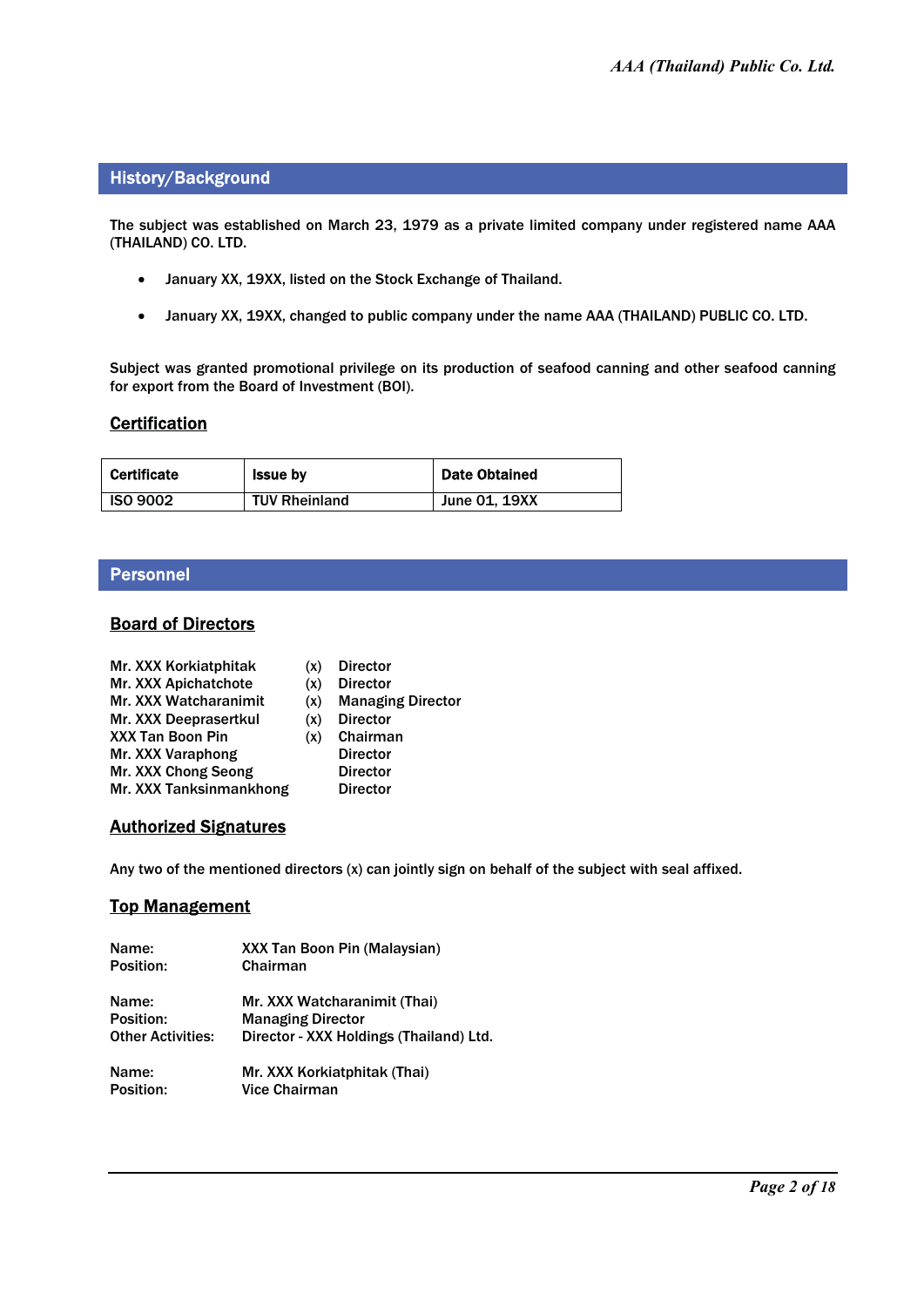| Name:        | Ms. XXX Arunsawat (Thai)                               |
|--------------|--------------------------------------------------------|
| Position:    | <b>Marketing and Sales Manager</b>                     |
| Name:        | Mr. XXX Bunjongkliang (Thai)                           |
| Position:    | <b>Business Development Manager</b>                    |
| Name:        | Mr. XXX Sukpaen (Thai)                                 |
| Position:    | <b>Engineering of Cold Storage and Project Manager</b> |
| Name:        | Mr. XXX Daengdee (Thai)                                |
| Position:    | <b>Assistant Senior Operation Manager</b>              |
| <b>Name:</b> | Mr. XXX, Meng Chuan (Malaysian)                        |
| Position:    | <b>Purchasing Manager</b>                              |
| Name:        | Mr. XXX Khiewlek (Thai)                                |
| Position:    | <b>Quality Assurance Manager</b>                       |
| Name:        | Ms. XXX Sirisombat (Thai)                              |
| Position:    | <b>Quality Control Manager</b>                         |
| Name:        | Mr. XXX Chaiyada (Thai)                                |
| Position:    | <b>Engineering of Repairing Manager</b>                |
| Name:        | Mr. XXX Saengjaem (Thai)                               |
| Position:    | <b>Manufacturing Manager</b>                           |
| Name:        | Mr. XXX Suwanphoom (Thai)                              |
| Position:    | <b>Senior Operation Manager</b>                        |
| Name:        | Mr. XXX Jirakiatkul (Thai)                             |
| Position:    | <b>Senior Technical Manager</b>                        |
| Name:        | Mr. XXX Pan-ngam (Thai)                                |
| Position:    | Human Resources Manager                                |
| Name:        | Mr. XXX Chokviwattanachai (Thai)                       |
| Position:    | <b>Senior Engineering Manager</b>                      |
| Name:        | Mr. XXX Pruetpibultham (Thai)                          |
| Position:    | <b>Warehouse Manager</b>                               |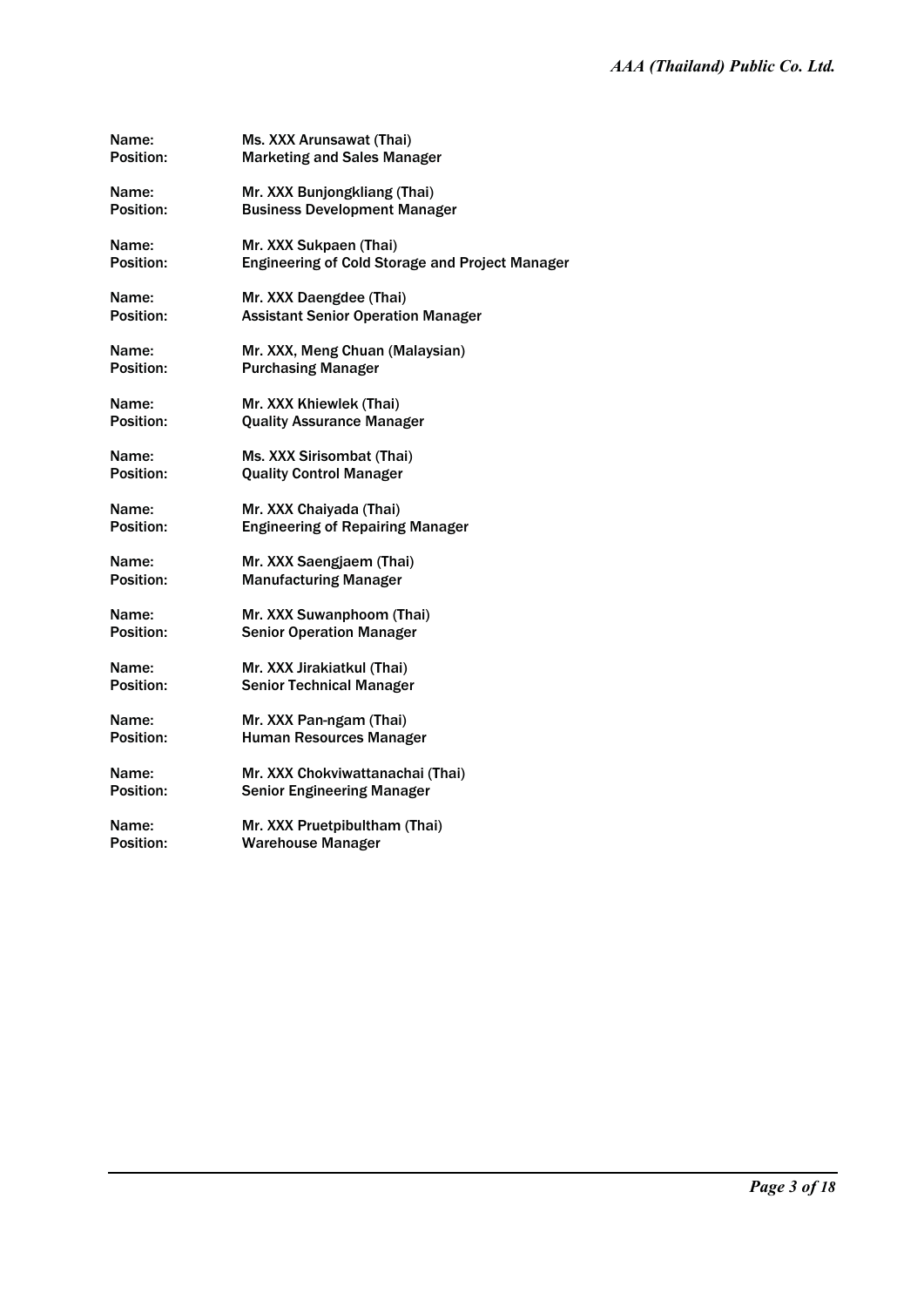#### Business Operation

#### Business Activities

The subject operates as a producer and exporter of canned tuna, salmon, sardines and seafood.

Products

- Regular Tuna Products
- Canned Shellfish Products
- Ready-To-Serve Products
- Pet Food

#### Brand Names

| "POU XXX"     | <b>Middle East</b> |
|---------------|--------------------|
| "SAF XXX"     | Australia          |
| "SNA XXX TOM" | Australia          |
| "TC XXX "     | Malaysia           |
| " XXX B"      | <b>Thailand</b>    |

#### **Production Capacity**

- 35,125 tons / year

#### Purchasing/Import

60% of raw materials especially tuna are imported from Singapore, Japan, Taiwan and Australia, while 40% are purchased from local suppliers especially its subsidiaries.

#### **Major Suppliers**

XXX Food Packaging (Thailand) Public Co. Ltd. Thailand<br>XXX Fresh Products Manufacturing Co. Ltd. Thailand XXX Fresh Products Manufacturing Co. Ltd. Thailand<br>XXX kii Rung Chareon Sub Co. Ltd. Thailand XXX kij Rung Chareon Sub Co. Ltd. Thailand<br>XXX Modern Super Pack Co. Ltd. Thailand XXX Modern Super Pack Co. Ltd. Thailand<br>XXX ni Food Industries Co. Ltd. Thailand XXX ni Food Industries Co. Ltd. Thailand VXX ni Food Industries Co. Ltd. Thailand XXX Industries (Thailand) Ltd. Thailand SXX Industries (Thailand Co. 1 td. Thailand Co. 1 td. Thailand XXX Packaging Co. Ltd.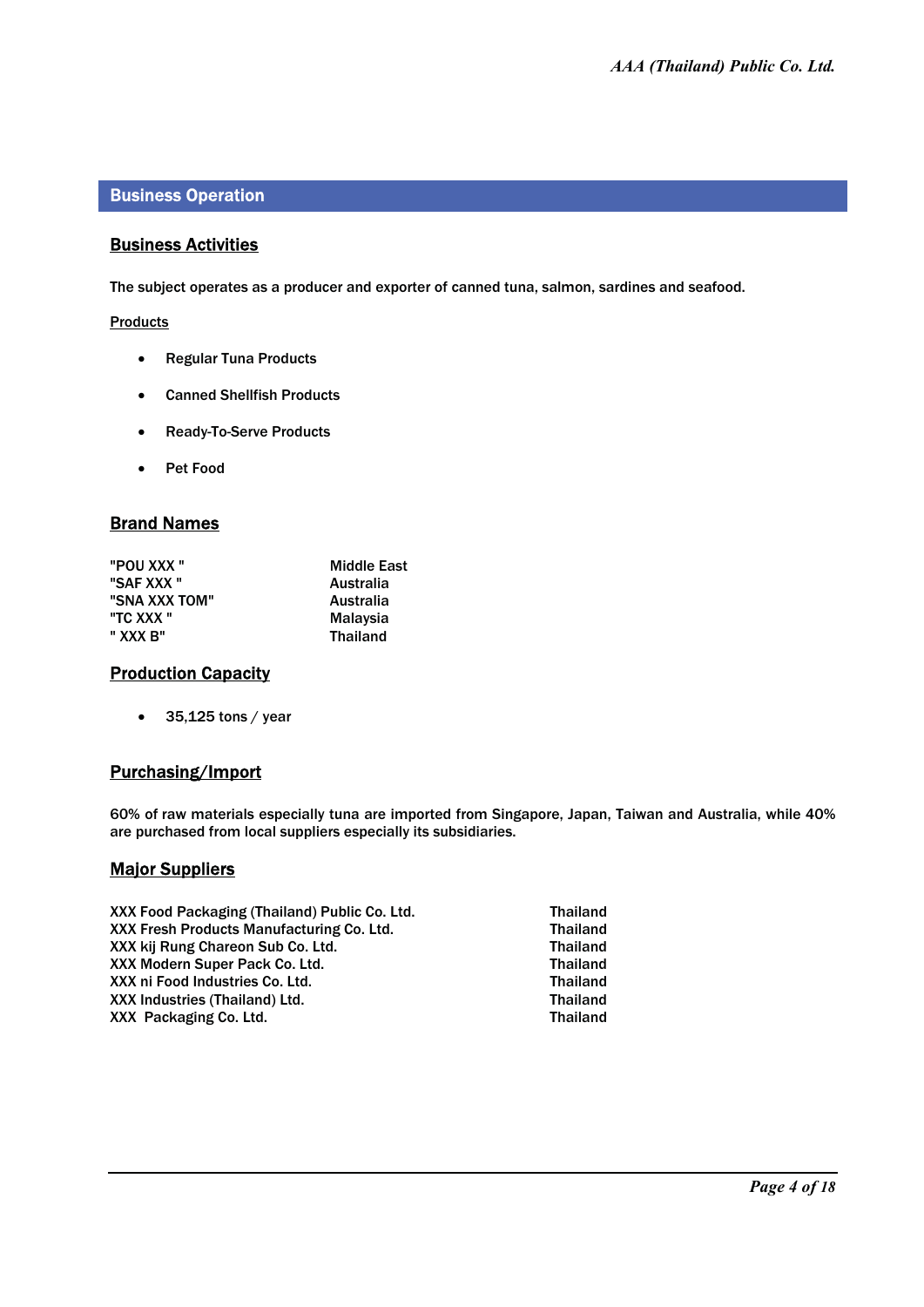## Sales/Export

96% of the products are exported to sales representatives in South Africa, Egypt, Jamaica, Australia, U.S.A., Japan, Hong Kong, Singapore, Canada, Saudi Arabia, U.K., Hungary, Argentina and Malaysia, while the rest is sold to local wholesalers and retailers.

#### Major Customers

| XXX Public Co. Ltd.       | <b>Thailand</b> |
|---------------------------|-----------------|
| XXX Australia Pty. Ltd.   | Australia       |
| XXX Consolidate Sdn. Bhd. | Malavsia        |

#### Credit Terms

- Purchasing Term
	- Local : Cash, 30-60-90 days<br>Import : L/C Import :
- Sales Term

| Local  | 30-60-90 days       |  |
|--------|---------------------|--|
| Export | <b>Open Account</b> |  |

#### Banking

KASIKORNBANK Public Co. Ltd. . . . . . . . . . . . . XXX Branch

#### **Manpower**

Total : 2X00

#### **Location**

| Type                      | <b>Location</b>                                                                  |
|---------------------------|----------------------------------------------------------------------------------|
| <b>Registered Address</b> | Same as the heading address                                                      |
| <b>Office and Factory</b> | Owns in a factory building at the heading address. The subject is located in the |
| <b>Address</b>            | southern region of Thailand.                                                     |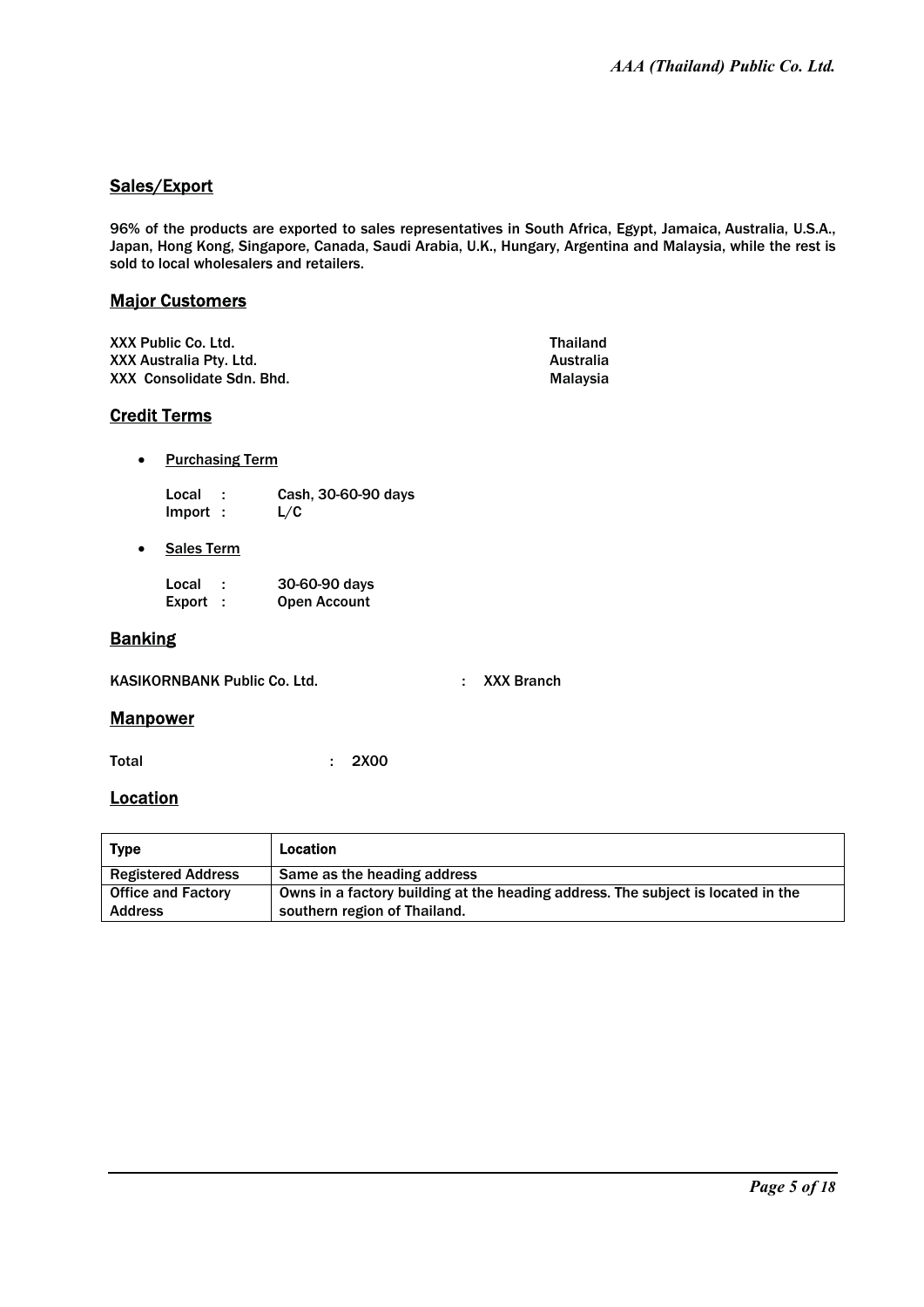## Related Parties

## **Subsidiary**

| <b>Name</b>                               | <b>Business</b>     | % Holding |
|-------------------------------------------|---------------------|-----------|
| XXX Co. Ltd.                              | <b>Trading</b>      | 100.00%   |
| XXX Fresh Products Manufacturing Co. Ltd. | <b>Agribusiness</b> | 100.00%   |
| XXX Property and Development Co. Ltd.     | <b>Real Estate</b>  | 100.00%   |

## **Associated**

| <b>Name</b>            | <b>Business</b>            | % Holding |
|------------------------|----------------------------|-----------|
| XXX Packaging Co. Ltd. | <b>Repairing Machinery</b> | 49.00%    |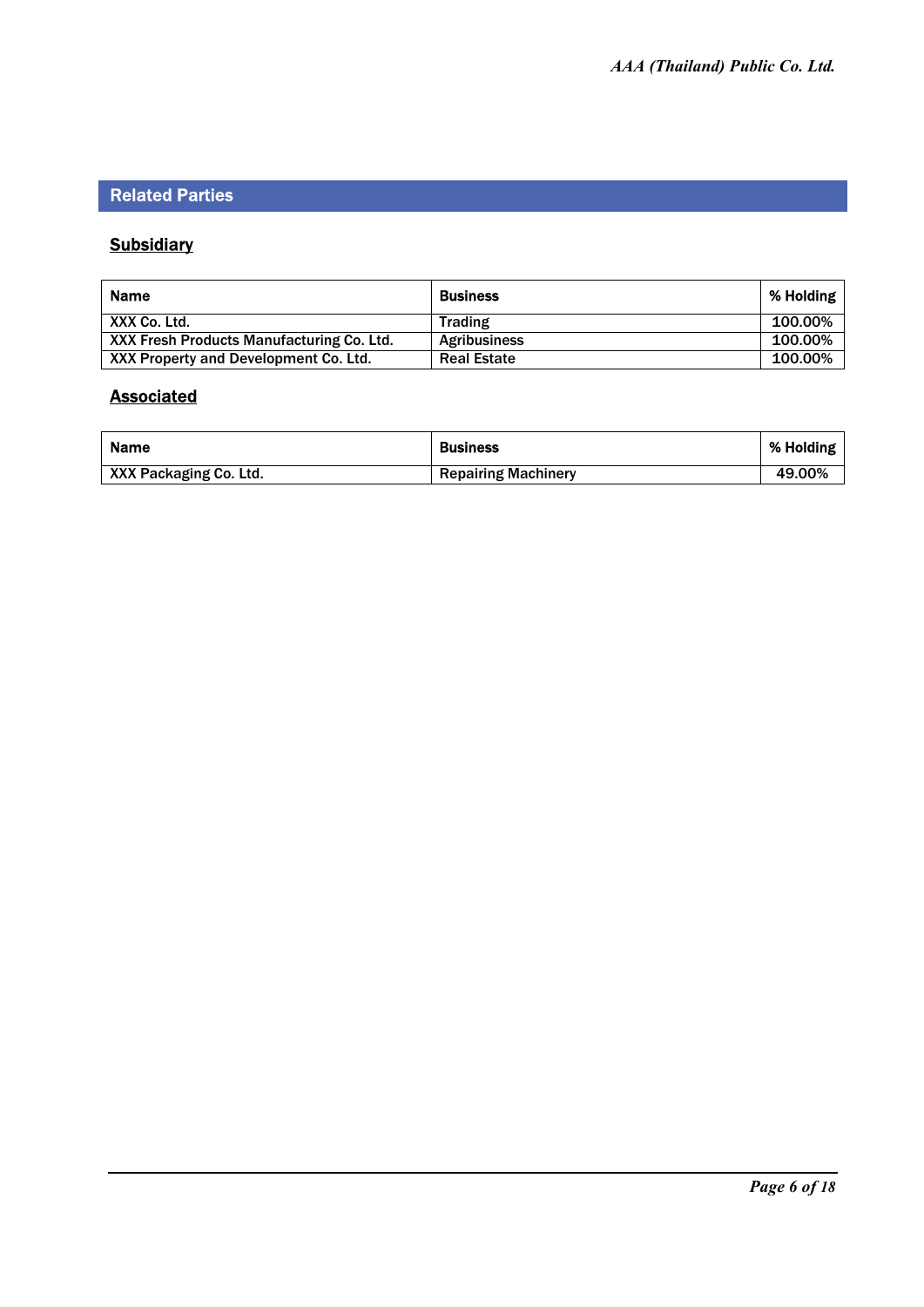#### Financial Performance as of 20XX-06-30 (THB)

| 1,XX7,399,000<br>2,XX7,911,000 |
|--------------------------------|
|                                |
|                                |
| 7XX,5220XX                     |
| 7XX,580,000                    |
| 1,5XX,331,000                  |
| 2,327,911,000                  |
| 1,4XX,376,000                  |
| 1,5XX,961,000                  |
| $-30,$ XX5,000                 |
| $-40,$ XX9,000                 |
| $-1.22$                        |
|                                |

#### Litigation

The litigation action is based on our database for bankruptcy and receivership cases only obtained from the Legal Execution Department of Thailand since inception.

#### Subject Check

No record found in our database.

#### Directors Check

No record found in our database.

#### **Comment**

Thailand is the world's third-largest producer of canned tuna, accounting for 31 percent of the global volume of exports. Since Thailand's tuna industry is export-oriented, with almost all its production intended for overseas markets, foreign import restrictions and regulations have considerable impact on its growth and overall dynamism. Moreover, being an export-oriented company, subject might be negatively impacted from the recent Baht appreciation since strong currency may start cutting into competitiveness. Through 27 years existence, subject has been active as a producer of canned seafood for export to premium global markets.

Based on 20XX financial results, subject declared a strong performance, yet again, this year. Sales grew by X.XX% from a year earlier to THB X.XX billion, while net profit was recorded at XX.XX million. Overall, its financial position remained satisfactory as ever, given its solid capital base and strong liquidity profile. Its financial condition did not create any sense of risk. Owing to its firm balance sheet and high capability of debt servicing, credit is recommended.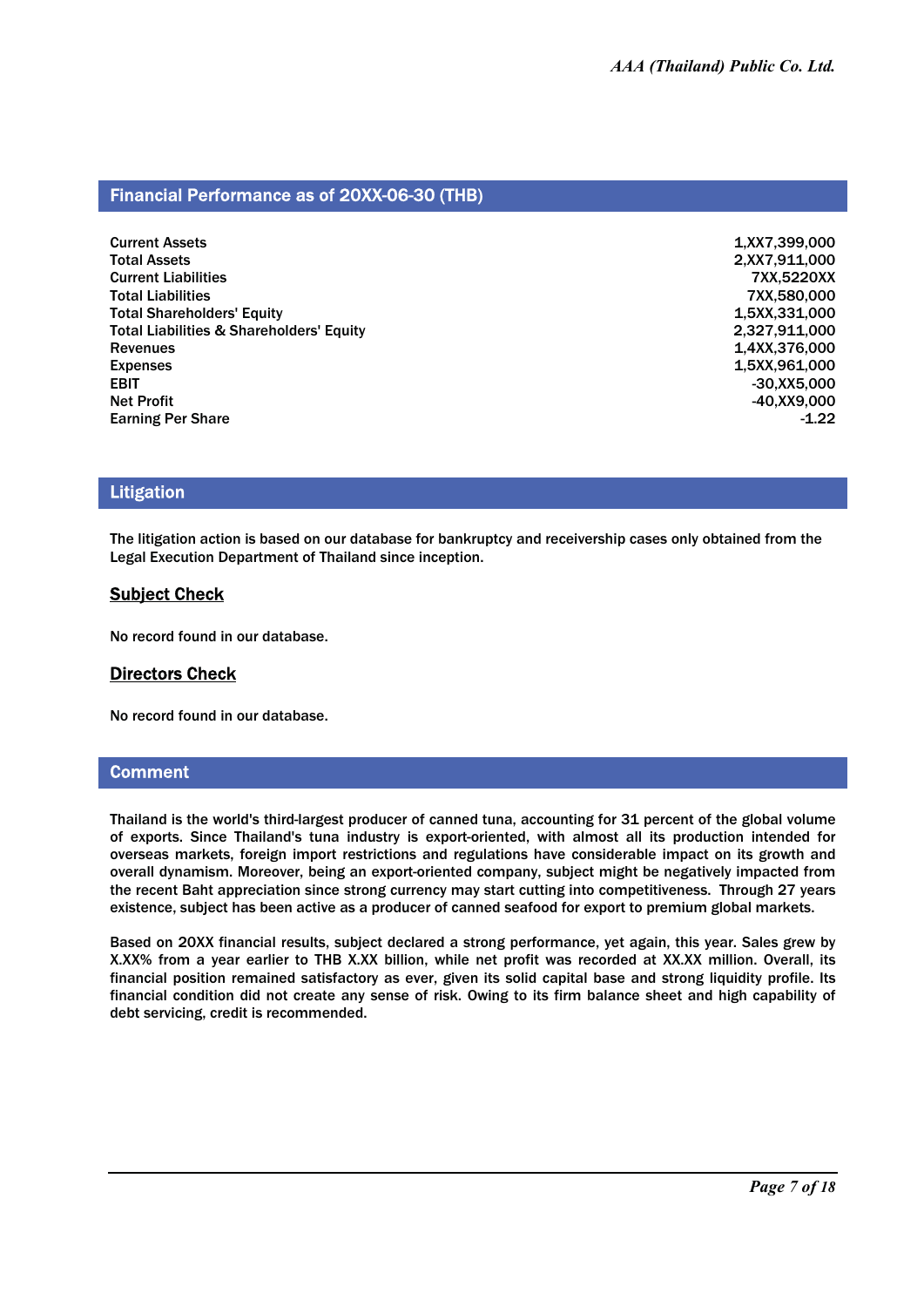## Financial Information

## Capital History

| <b>Status</b>                  | <b>Amount</b>                | <b>Date</b>       |
|--------------------------------|------------------------------|-------------------|
| <b>Initial Capital</b>         | THB 5,000,000                | <b>March 1979</b> |
| Increased to                   | THB 30,000,000               | February 1986     |
| Increased to                   | THB 33,000,000               | December 1989     |
| Increased to                   | THB 165,000,000              | November 1990     |
| Increased to                   | THB 330,000,000              | February 1992     |
| <b>Current Paid-up Capital</b> | THB 330,000,000 (fully paid) |                   |
| <b>Current Shares</b>          | 33,000,000 Shares            |                   |
| <b>Current Par Value</b>       | <b>THB 10.00</b>             |                   |

## Share Structure (as of June 30, 20XX)

| <b>Nationality</b> | <b>Shareholders</b> | <b>Shareholding</b> | % Shares |
|--------------------|---------------------|---------------------|----------|
| Thai(s)            | 2XX                 | 20.XX0.200          | 62.82 %  |
| Foreign(s)         |                     | 12.XX9.800          | 37.18 %  |
| Total              | 2XX                 | 3X,000,000          | 100.00 % |

## Major Shareholders

| <b>Name</b>                                                   | <b>Nationality</b> | <b>Shareholding</b> | Percentage |
|---------------------------------------------------------------|--------------------|---------------------|------------|
| <b>Thailand Securities Depository Co. Ltd. for Depositors</b> | Thai               | 12, XX3, 359        | 38.07%     |
| <b>XXX Tan Boon Pin</b>                                       | Malaysian          | 7,XX8,000           | 23.60 %    |
| <b>Thailand Securities Depository Co. Ltd. for Depositors</b> | Foreigner          | 4, XX9, 800         | 12.18%     |
| Mr. XXX Watcharanimit                                         | Thai               | 1, XX0, 500         | 4.55%      |
| Mr. XXX Deeprasertkul                                         | Thai               | 1,5XX,500           | 4.55%      |
| Mr. XXX Apichatchote                                          | Thai               | 1,5XX,000           | 4.55 %     |
| <b>Ms. XXX Korkiatphitak</b>                                  | <b>Thai</b>        | 3XX,300             | 1.15 %     |

## **Auditor**

Ms. XXX Chumnanvanichkul, Reg. No. XXXX KPMG Phoomchai Audit Ltd.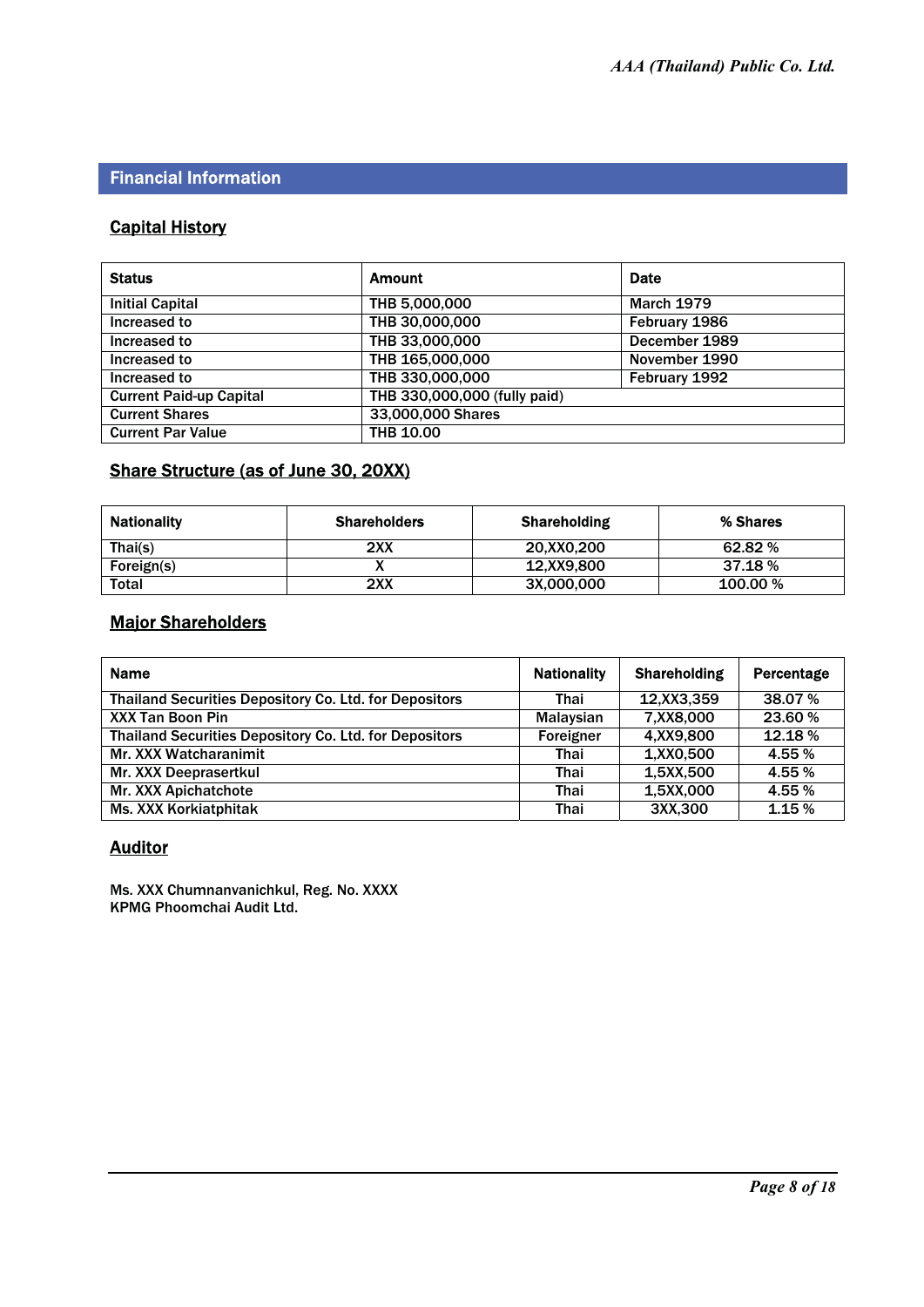## Financial Statement

## **Balance Sheet**

| <b>ASSETS</b>                                         | 20XX-12-31    | 20XX-12-31    | 20XX-12-31    |
|-------------------------------------------------------|---------------|---------------|---------------|
| Cash & Bank                                           | 50,809,640    | 22,162,682    | 62,534,099    |
| <b>Short-term Investment in Listed Securities</b>     | <b>20XX00</b> | 1620XX        | 300,500       |
| <b>Accounts &amp; Notes Receivable</b>                |               |               |               |
| <b>Accounts Receivable</b>                            | 781,383,478   | 841,194,590   | 20,391,025    |
| <b>Associated &amp; Related Companies</b>             |               |               | 637,585,041   |
| <b>Inventories</b>                                    | 362,722,928   | 418,475,261   | 326,197,297   |
| <b>Other Current Assets</b>                           | 29,385,485    | 58,556,849    | 47,767,664    |
| <b>Total Current Assets</b>                           | 1,224,501,531 | 1,340,551,382 | 1,094,775,626 |
| Long-term Investment                                  | 139,420,555   | 143,056,239   | 175,675,174   |
| <b>Investments Recorded by the Equity Method</b>      | 72,024,076    | 75,525,765    | 74,196,310    |
| <b>Fixed Assets</b>                                   | 661,773,978   | 720,658,176   | 753,216,279   |
| <b>Assets Not Used in Operations</b>                  | 36,530,391    | 36,530,391    | 41,030,391    |
| <b>Other Assets</b>                                   | 341,556       | 560,471       | 772,885       |
| <b>Total Assets</b>                                   | 2,134,592,087 | 2,316,882,424 | 2,139,666,665 |
| <b>LIABILITIES &amp; SHAREHOLDERS' EQUITY</b>         | 20XX-12-31    | 20XX-12-31    | 20XX-12-31    |
| <b>Overdrafts &amp; Loans from Banks</b>              | 207,012,273   | 229,680,405   | 820XX,000     |
| <b>Accounts &amp; Notes Payable</b>                   |               |               |               |
| <b>Accounts Payable</b>                               | 135,983,012   | 220,094,103   | 96,469,365    |
| <b>Subsidiary, Associated &amp; Related Companies</b> |               |               | 34,754,447    |
| <b>Loans from Directors</b>                           |               | 32,333,918    | 74,623,918    |
| Current Portion of Long-term Loans due in 1 year      | 50,000,400    | 50,000,400    | 25,000,200    |
| <b>Accrued Income Tax</b>                             |               | 3,088,428     | 3,104,528     |
| <b>Other Current Liabilities</b>                      | 47,390,802    | 45,396,870    | 47,795,826    |
| <b>Total Current Liabilities</b>                      | 440,386,487   | 580,594,124   | 363,748,284   |
| <b>Loans from Financial Institutions</b>              | 102,165,700   | 152,166,100   | 197,999,800   |
| <b>Total Liabilities</b>                              | 542,552,187   | 732,760,224   | 561,748,084   |
| <b>Shareholders' Equity</b>                           |               |               |               |
| <b>Share Capital</b>                                  | 330,000,000   | 330,000,000   | 330,000,000   |
| <b>Capital Paid</b>                                   | 330,000,000   | 330,000,000   | 330,000,000   |
| <b>Premium on Share Capital</b>                       | 420,491,050   | 420,491,050   | 420,491,050   |
| <b>Legal Reserve</b>                                  | 33,000,000    | 33,000,000    | 33,000,000    |
| <b>Retained Earning (Deficit) - Unappropriated</b>    | 808,548,850   | 800,631,150   | 794,427,531   |
| <b>Total Shareholders' Equity</b>                     | 1,592,039,900 | 1,584,122,200 | 1,577,918,581 |
| <b>Total Liabilities &amp; Shareholders' Equity</b>   | 2,134,592,087 | 2,316,882,424 | 2,139,666,665 |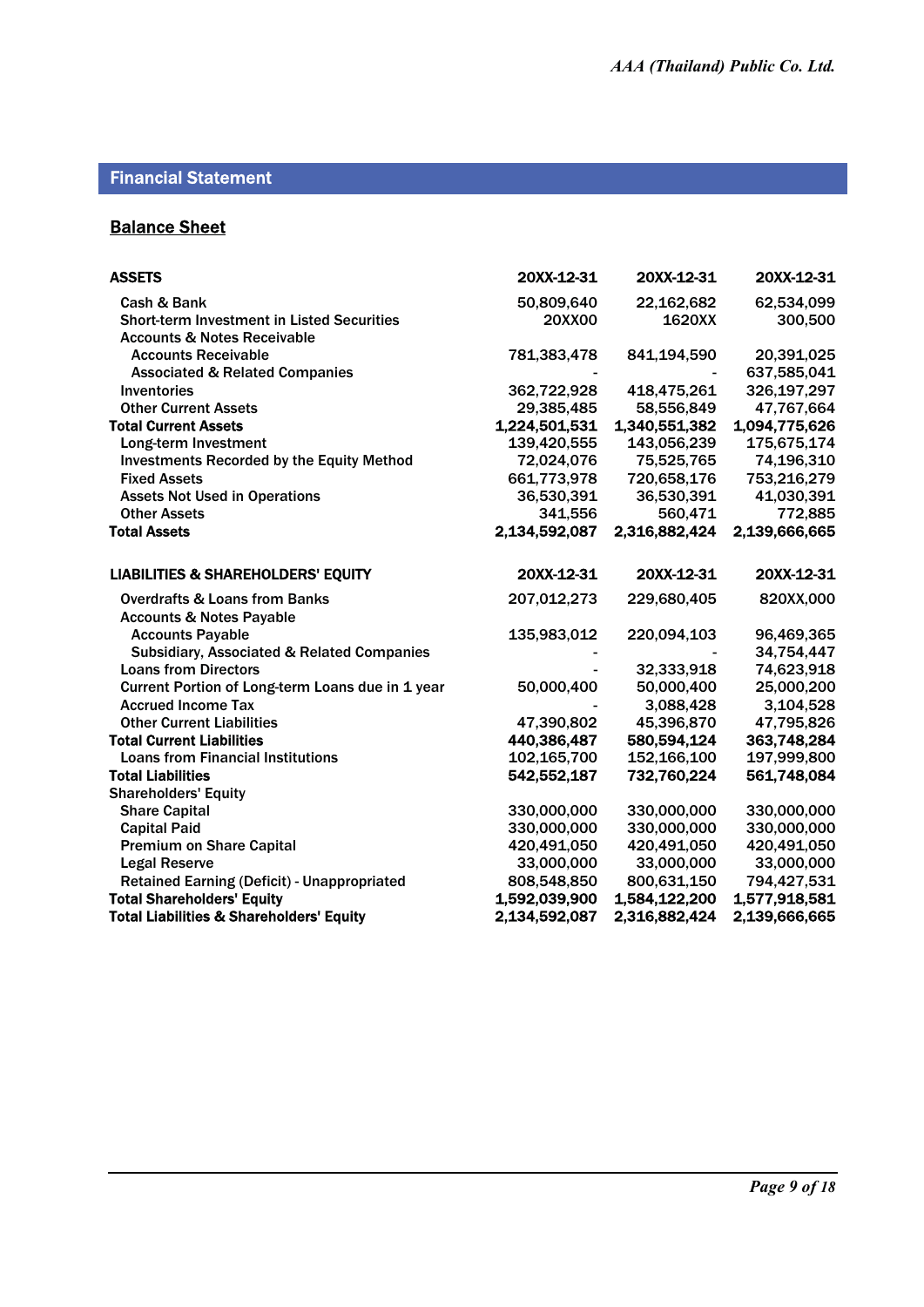## **Income Statement**

| <b>PROFIT &amp; LOSS ACCOUNT</b>                                          | 20XX-12-31    | 20XX-12-31    | 20XX-12-31    |
|---------------------------------------------------------------------------|---------------|---------------|---------------|
| <b>Revenues</b>                                                           |               |               |               |
| <b>Sales</b>                                                              | 3,043,507,908 | 2,893,469,672 | 2,619,107,826 |
| Share of Profits from Investments Recorded by the<br><b>Equity Method</b> | 2,969,075     | 2,256,238     | 8,624,403     |
| Gain (Loss) from Exchange Rate                                            | 26,570,318    | 2,561,645     |               |
| Other                                                                     | 4,335,852     | 7,133,518     | 11,261,451    |
| <b>Total Revenues</b>                                                     | 3,077,383,153 | 2,905,421,073 | 2,638,993,680 |
| <b>Expenses</b>                                                           |               |               |               |
| <b>Cost of Sales</b>                                                      | 2,888,592,261 | 2,726,385,691 | 2,400,077,696 |
| <b>Selling &amp; Administration</b>                                       | 144,946,096   | 136,699,858   | 150,683,543   |
| <b>Directors' Remuneration</b>                                            | 910,000       | 760,000       | 760,000       |
| Loss (Gain) on Foreign Exchange                                           |               |               | 31,928,683    |
| Share of Losses from Investments Recorded by the<br><b>Equity Method</b>  | 1,470,764     | 926,783       | 282,587       |
| <b>Total Expenses</b>                                                     | 3,035,919,121 | 2,864,772,332 | 2,583,732,509 |
| Earning (Deficit) before Interest & Income Tax (EBIT)                     | 41,464,032    | 40,648,741    | 55,261,171    |
| <b>Interest Paid</b>                                                      | 17,046,332    | 14,059,917    | 6,751,817     |
| Profit (Loss) before Income Tax & Ex. Items                               | 24,417,700    | 26,588,824    | 48,509,354    |
| <b>Income Tax</b>                                                         |               | 3,885,205     | 7,877,791     |
| <b>Net Profit (Loss)</b>                                                  | 24,417,700    | 22,703,619    | 40,631,563    |
| Retained Earning (Deficit), Beginning of year                             | 800,631,150   | 794,427,531   | 770,295,968   |
| <b>Less Dividend</b>                                                      | 16,500,000    | 16,500,000    | 16,500,000    |
| <b>Retained Earning (Deficit), End of year</b>                            | 808,548,850   | 800,631,150   | 794,427,531   |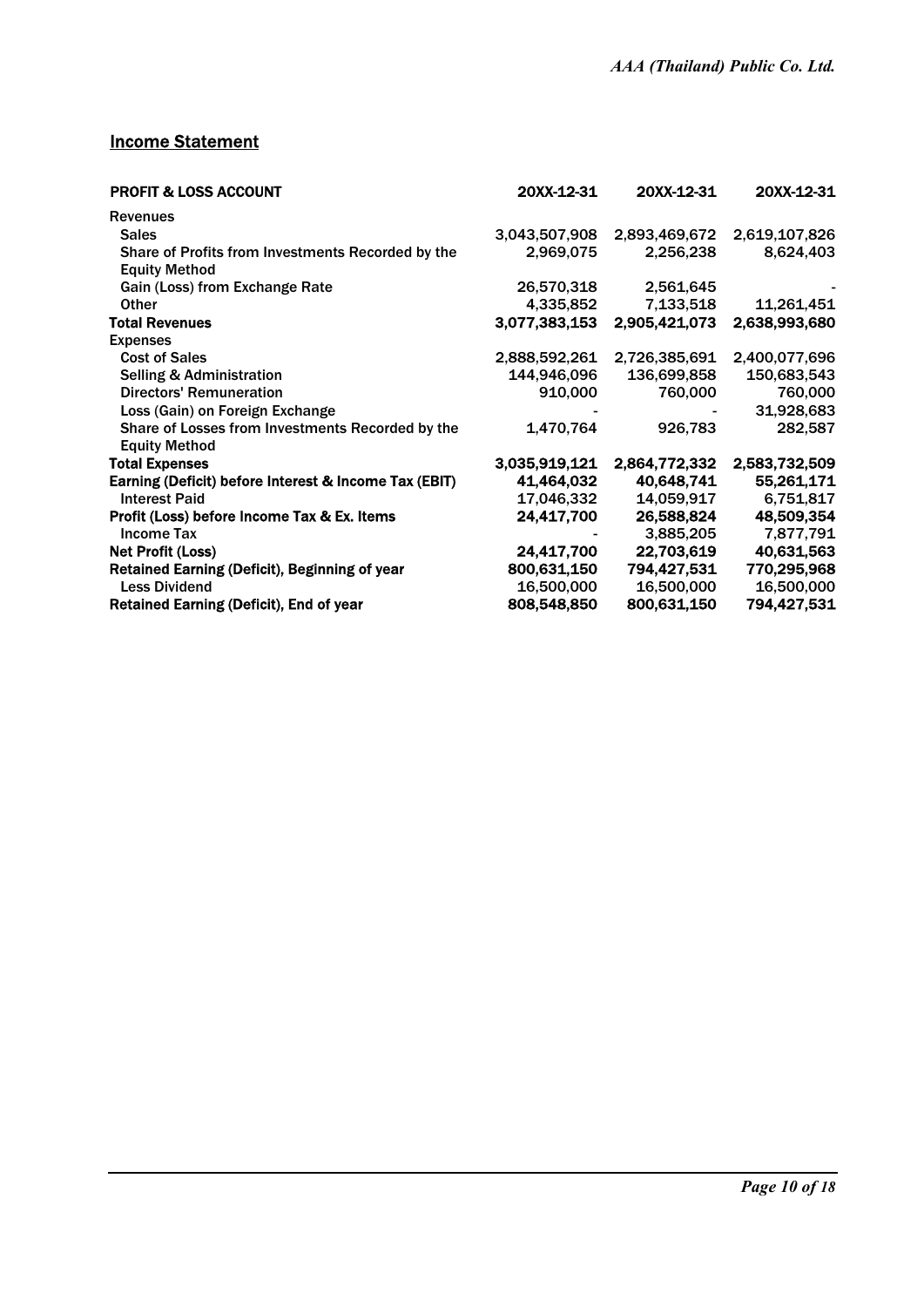## **Key Financial Ratio**

| <b>ITEM</b>                             | <b>UNIT</b> | 20XX-12-31 | 20XX-12-31 | 20XX-12-31 |
|-----------------------------------------|-------------|------------|------------|------------|
| <b>LIQUIDITY RATIO</b>                  |             |            |            |            |
| <b>Current Ratio</b>                    | (Times)     | 2.78       | 2.31       | 3.01       |
| <b>Quick Ratio</b>                      | (Times)     | 1.96       | 1.59       | 2.11       |
| <b>Defensive Interval</b>               | (Days)      | 104        | 118        | 110        |
| <b>ACTIVITY RATIOS</b>                  |             |            |            |            |
| <b>Receivable Turnover</b>              | (Times)     | 3.90       | 3.44       | 3.98       |
| <b>Collection Period</b>                | (Days)      | 94         | 106        | 92         |
| <b>Account Payable Turnover</b>         | (Times)     | 20.83      | 12.81      | 17.59      |
| <b>Payment Period</b>                   | (Days)      | 18         | 28         | 21         |
| <b>Inventory Turnover</b>               | (Times)     | 7.96       | 6.52       | 7.36       |
| <b>Inventory Turnover Period</b>        | (Days)      | 46         | 56         | 50         |
| <b>Total Asset Turnover</b>             | (Times)     | 1.43       | 1.25       | 1.22       |
| <b>PROFITABILITY RATIO</b>              |             |            |            |            |
| <b>Cost of Good Sold</b>                | (% )        | 94.91      | 94.23      | 91.64      |
| <b>Selling &amp; Administration</b>     | (% )        | 4.76       | 4.72       | 5.75       |
| <b>Interest</b>                         | (% )        | 0.56       | 0.49       | 0.26       |
| <b>Gross Profit Margin</b>              | (%)         | 5.09       | 5.77       | 8.36       |
| Net Profit Margin before Ex. Item       | (%)         | 0.80       | 0.92       | 1.85       |
| <b>Net Profit Margin</b>                | (%)         | 0.80       | 0.79       | 1.55       |
| <b>Return on Equity</b>                 | (% )        | 1.53       | 1.43       | 2.58       |
| <b>Return on Assets</b>                 | (% )        | 1.14       | 0.98       | 1.90       |
| <b>Earning per Share</b>                | (Baht)      | 0.74       | 0.69       | 1.23       |
| <b>LEVERAGE</b>                         |             |            |            |            |
| Debt to Asset [or Debt Ratio]           | (% )        | 25.42      | 31.63      | 26.25      |
| <b>Debt to Equity</b>                   | (Times)     | 0.34       | 0.46       | 0.36       |
| <b>Time Interest Earned</b>             | (Times)     | 2.43       | 2.89       | 8.19       |
| <b>GROWTH RATE</b>                      |             |            |            |            |
| <b>Sales</b>                            | (% )        | 5.19       | 10.48      | (4.28)     |
| <b>Cost of Sales</b>                    | (%)         | 5.95       | 13.60      | (5.49)     |
| <b>Selling &amp; Administrative Exp</b> | $(\%)$      | 6.03       | (9.28)     | 1.73       |
| Net Profit [Loss]                       | (%)         | 7.55       | (44.12)    | 22.26      |
| <b>Total Asset</b>                      | (%)         | (7.87)     | 8.28       | 5.85       |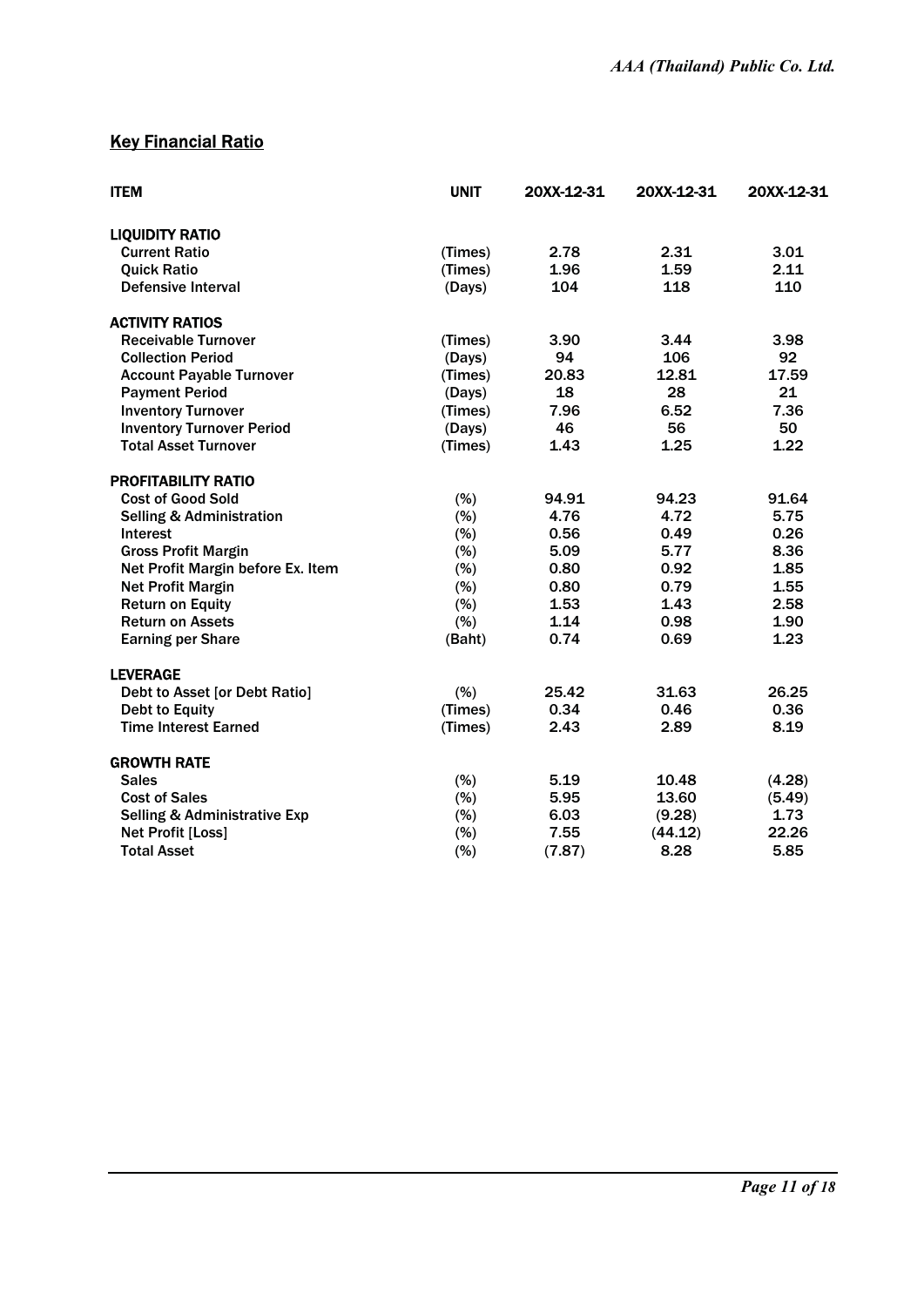#### Financial Analysis

#### **Profitability Ratio**

| <b>EBIT Movement:</b><br><b>Net Profit Movement:</b> | <b>Fluctuation</b><br><b>Fluctuation</b> |                          |        |
|------------------------------------------------------|------------------------------------------|--------------------------|--------|
| Gross Profit Margin (5.09%):                         | Risky                                    | <b>Industry Average:</b> | 18.65% |
| Net Profit Margin (0.80%):                           | <b>Risky</b>                             | <b>Industry Average:</b> | 5.06%  |
| $ROA (1.14\%)$ :                                     | Risky                                    | <b>Industry Average:</b> | 4.57%  |
| $ROE(1.53\%)$ :                                      | Impressive                               | <b>Industry Average:</b> | 0.56%  |

#### Gross Profit Margin / Operating Profit Margin

The relatively low figures of the subject, compared with industry average, indicated the weaker ability to retain its earnings. Moreover, the subject had the deteriorating ability to maintain profitability during the past years. This might come from the tougher industrial environment, which caused the subject to demonstrate a decline in efficiency and operation profitability.

#### Net Profit Margin

The net profit margin ratio in 0.80% indicated that subject's business operation was less efficient than that of average companies in the same industry from which it was resulted from inefficient production and/or operation cost controlling. Thus, subject should raise its sales volume or reduce its costs to increase its earnings.

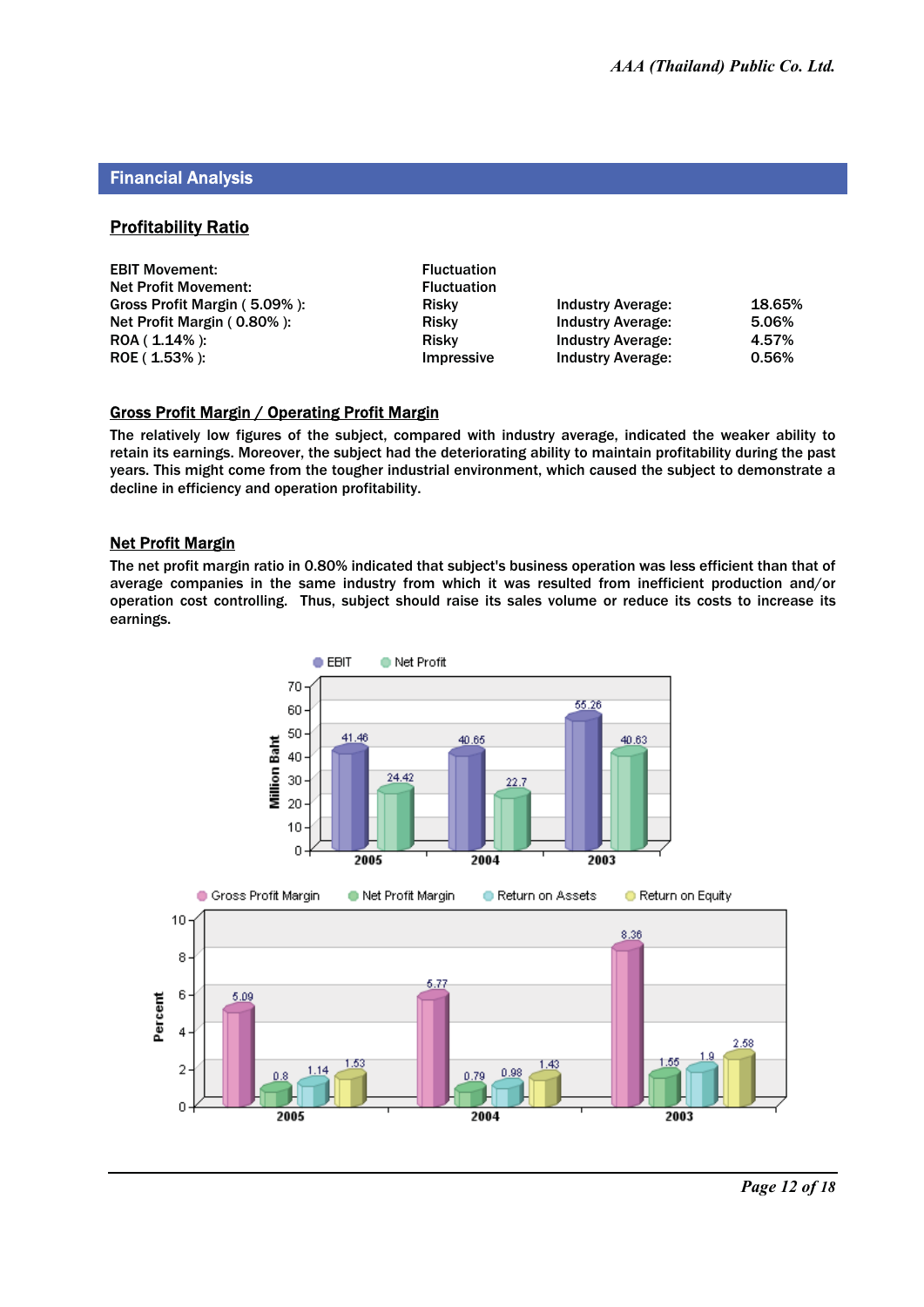## Liquidity Ratio

| <b>Current Ratio Movement:</b> | <b>Fluctuation</b> |                          |              |
|--------------------------------|--------------------|--------------------------|--------------|
| <b>Ouick Ratio Movement:</b>   | <b>Fluctuation</b> |                          |              |
| Current Ratio (2.78 Times):    | Impressive         | <b>Industry Average:</b> | $1.21$ Times |
| Ouick Ratio (1.96 Times):      | Impressive         | Industry Average:        | 0.72 Times   |
| Defensive Interval (104 Davs): | Acceptable         | <b>Industry Average:</b> | 83 Days      |

#### Current Ratio

Current ratio indicates the firm's ability to meet its current obligations, with its current assets, and is therefore of particular interest to its creditors. The liquidity ratio of subject was actually preferable in term of debt servicing capability in the short term. In this case, subject had high capability to meet its debt obligation and it was safe for its business. In addition, subject was also able to satisfy creditors' best interest on debt servicing issues.

#### Defensive Interval

Defensive interval is a ratio to measure a firm's liquidity under worse case scenario. It indicated that how many days the firm could maintain its present level of operations with its present cash resources without the generation of any additional revenues. The same level ratio of subject when compared to industry average showed the stability subject's financial liquidity standing against threat of a possible downturn in its business activities. In other words, it meant that subject's business could survive when no cash inflow was received from sales or other sources for 104 days.

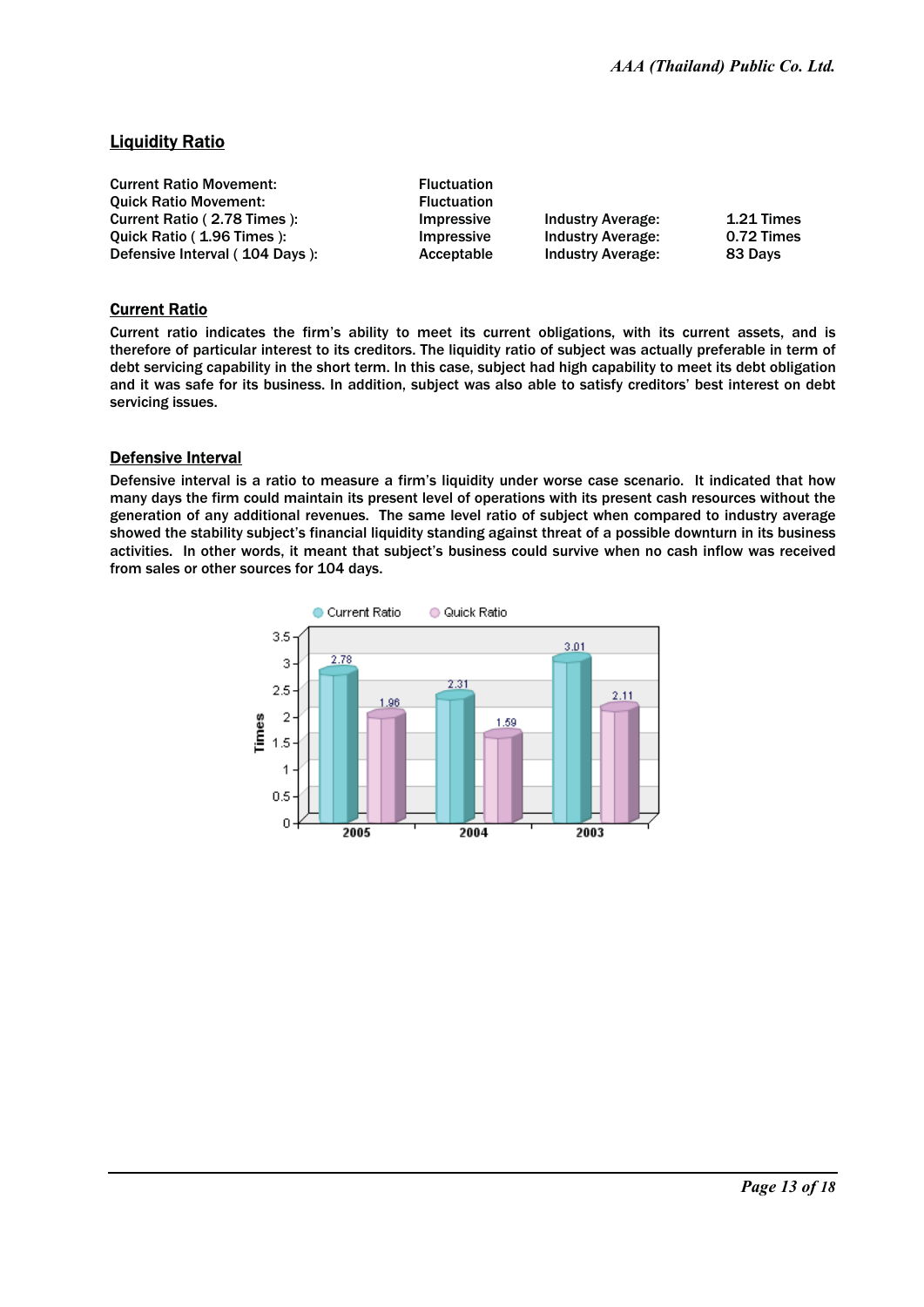## Leverage Ratio

| <b>Gearing Ratio Movement:</b>  | <b>Fluctuation</b> |                          |                   |
|---------------------------------|--------------------|--------------------------|-------------------|
| <b>Solvency Ratio Movement:</b> | <b>Downtrend</b>   |                          |                   |
| <b>Debt Ratio Movement:</b>     | <b>Fluctuation</b> |                          |                   |
| Gearing Ratio (0.34 Times):     | Impressive         | <b>Industry Average:</b> | $1.30$ Times      |
| Solvency Ratio (2.43 Times):    | Acceptable         | <b>Industry Average:</b> | <b>5.55 Times</b> |
| Debt Ratio (25.42%):            | Impressive         | <b>Industry Average:</b> | 56.46%            |

#### **Gearing Ratio**

The subject's leverage ratio was below the average for its industry, so its leverage position was relatively stronger than its rivals due to plentiful funding base. In addition, this ratio was lower than 1 time indicating the substantial ability to secure creditor's losses in the event of liquidation was still satisfied.

#### Solvency Ratio

The time interest earned ratio was used to test the firm's debt-servicing capacity. The ratio was under an industry average implied that subject had relatively low capability to meet its debt obligation than its rivals. However, this figure still exceeded 1 time, showing a high ability to service its interest payment. Meanwhile, the downtrend or fluctuation of this ratio, which might come from the higher interest burden and/or the lower incomes would show a weaker ability to satisfy its interest payment.

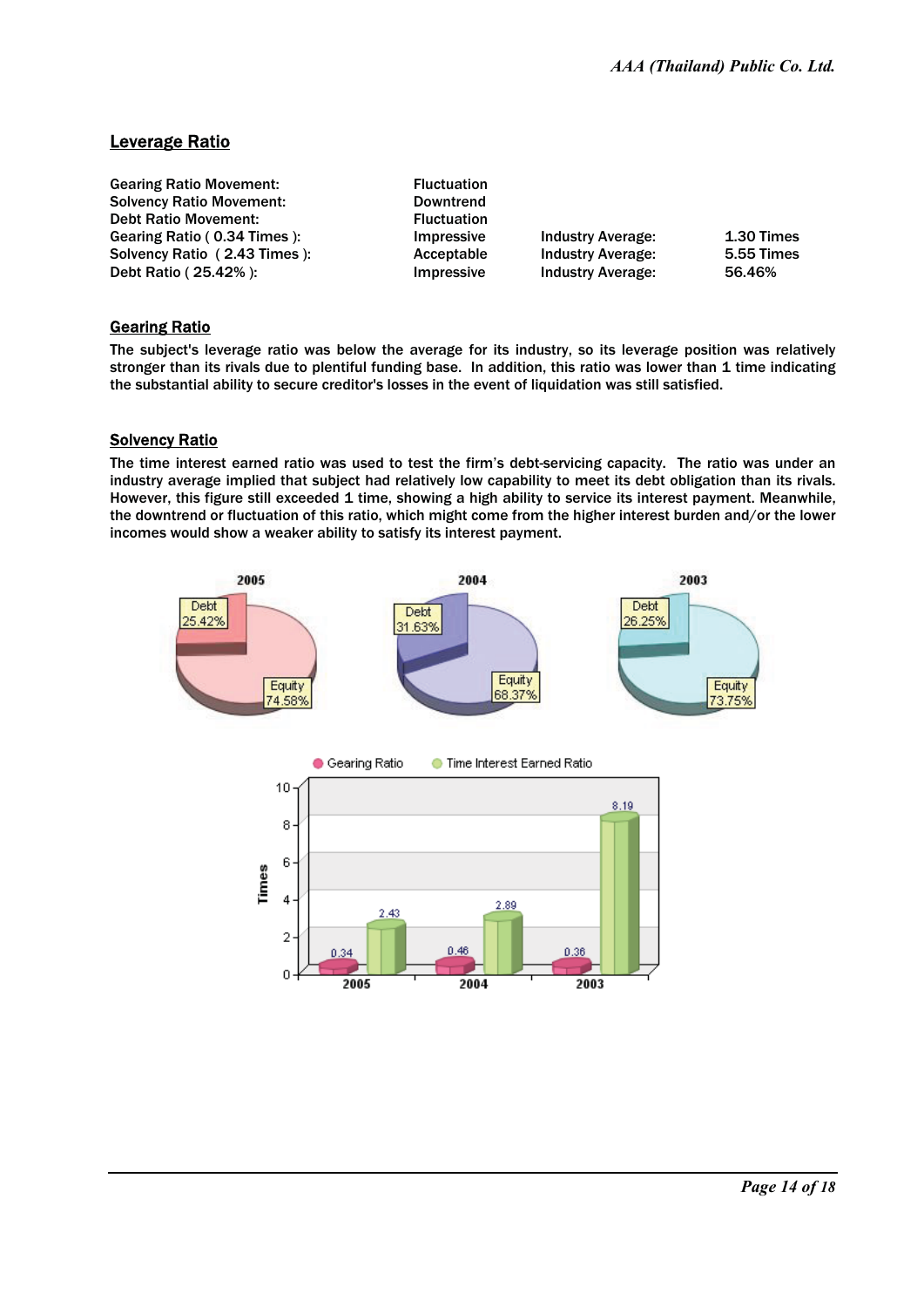## Activity Ratio

| <b>Inventory Turnover Period Movement:</b>  | <b>Stable</b>   |                          |         |
|---------------------------------------------|-----------------|--------------------------|---------|
| <b>Collection Period Movement:</b>          | <b>Stable</b>   |                          |         |
| <b>Payment Period Movement:</b>             | <b>Stable</b>   |                          |         |
| <b>Inventory Turnover Period (46 Days):</b> | Satisfactory    | <b>Industry Average:</b> | 64 Days |
| Collection Period (94 Days):                | <b>Risky</b>    | <b>Industry Average:</b> | 35 Days |
| Payment Period (18 Days):                   | Satisfactory    | <b>Industry Average:</b> | 13 Days |
| Cash Cycle (122 Days):                      | <b>Positive</b> |                          |         |

#### Activity Ratio

Inventory Turnover period of subject was lower than the industry average, indicated it had efficient inventory management because the shorter inventory had been held and stored before use or sale, the lower inventory holding costs.

Considering between collection period and payment period of subject, we found that subject had to pay suppliers faster than collecting money from customers. This therefore implied a weak credit control, and that subject should negotiate with its supplier to extend the credit term and customers to pay back quickly for its cash flow.

A Cash Cycle financial ratio shows how long a company has to finance its own inventory for. It measures the number of days between the initial cash outflow (when the company pays its suppliers) to the time it receives cash from customers. The positive cash cycle was not so good for its business because the subject had a small number of days in its operating cycle to finance.

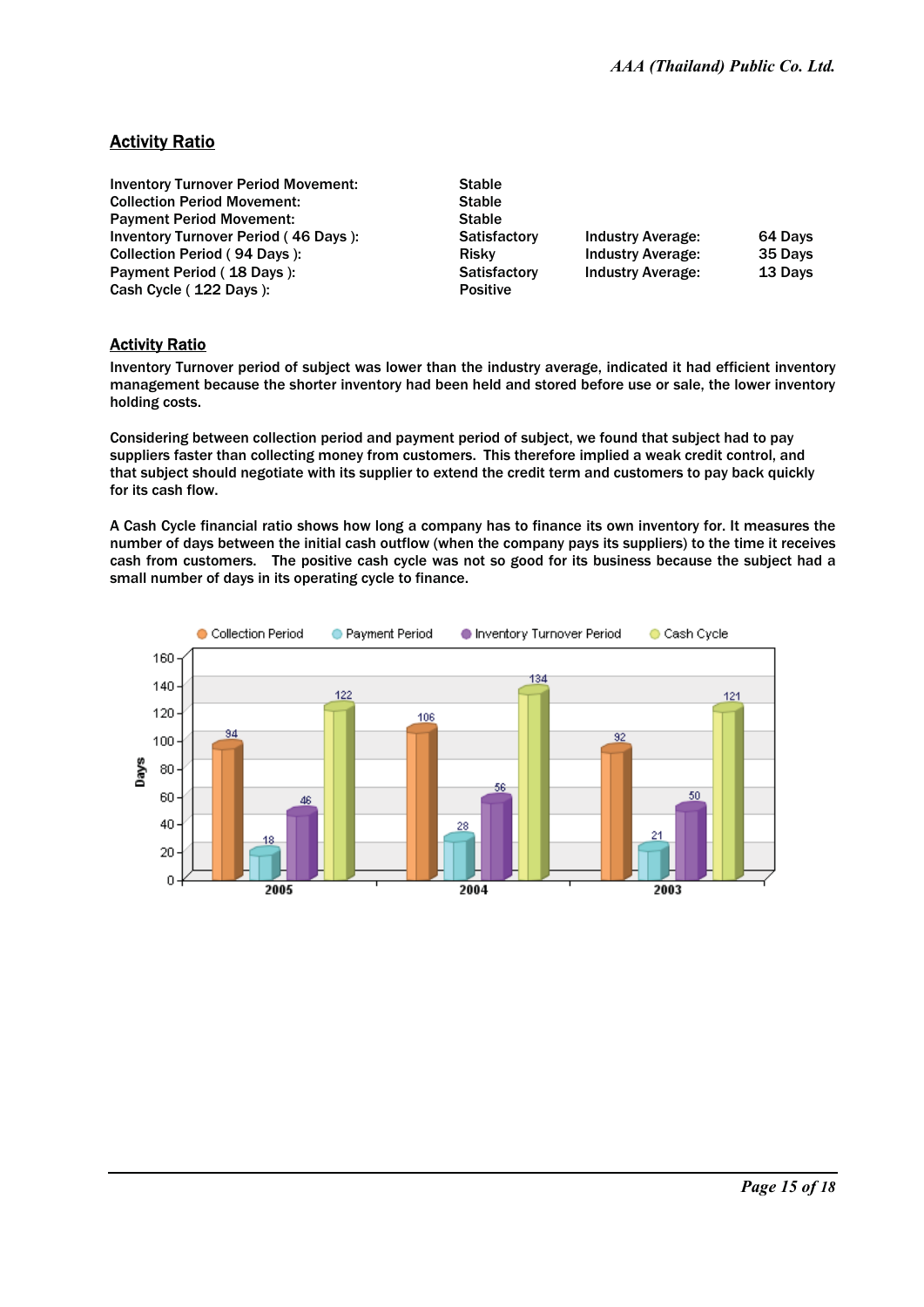## Appendix

## Rating Definitions & Symbols

| Rating                | <b>Score</b>       | <b>Definitions</b>                                                                                                                                                                                                                                                                                                                                                                                                                                                                                                                                                                                                                                                                                     |
|-----------------------|--------------------|--------------------------------------------------------------------------------------------------------------------------------------------------------------------------------------------------------------------------------------------------------------------------------------------------------------------------------------------------------------------------------------------------------------------------------------------------------------------------------------------------------------------------------------------------------------------------------------------------------------------------------------------------------------------------------------------------------|
| <b>AAA</b>            | Above<br>88        | The subject is believed to be trustworthy; its credit excellent or classified as low risk<br>companies. Possesses an extremely sound financial base with the strongest<br>capability to pay interest and repay principal on time; unlikely to be affected by<br>adverse change in businesses, economic or other external conditions.                                                                                                                                                                                                                                                                                                                                                                   |
| AA                    | 79-88              | The subject is believed to be trustworthy and its credit is fairly good at present.<br>Possesses adequate working capital. Subject has strong capability to pay interest and<br>repay principal on time, but somewhat susceptible to adverse changes in business,<br>economic or other external conditions.                                                                                                                                                                                                                                                                                                                                                                                            |
| A                     | 69-78              | The subject is believed to be trustworthy and its credit is good at present with some<br>risk but slightly better than a medium risk. Financial and operational base is regarded<br>as healthy. Subject has satisfactory capability to pay interest and repay principal on<br>time, but is more susceptible to adverse changes in business, economic or other<br>external condition than the higher rated categories.                                                                                                                                                                                                                                                                                  |
| <b>BBB</b>            | 59-68              | The credit of subject is not bad and transactions should be secured. Overall operation<br>is considered normal. Subject has moderate capability to pay interest and repay<br>principal on time, but is more vulnerable to adverse changed in business, economic<br>or other external conditions.                                                                                                                                                                                                                                                                                                                                                                                                       |
| BB                    | 49-58              | The credit of subject is fair, but prudence is needed for large scale transactions. The<br>subject has less than moderate capacity to pay interest and repay principal on time,<br>and can be significantly affected by adverse changes in business, economic or other<br>external conditions.                                                                                                                                                                                                                                                                                                                                                                                                         |
| в                     | 39-48              | The credit of the subject is poor and prudence is recommended for all transactions.<br>The subject has low capacity to pay interest and repay principal on time. Adverse<br>changes in business, economic and other external conditions would lead to lack of<br>ability to continue as a going concern.                                                                                                                                                                                                                                                                                                                                                                                               |
| $\mathbf C$           | <b>Below</b><br>39 | The credit of subject is bad and all transactions are not advisable. The subject had<br>significant inability to pay interest and repay principal on time or expected to be in<br>default. Use for all records categorized as a "High Risk ". Adverse changes in<br>business, economic and other external conditions would lead to lack of ability to<br>continue as a going concern.                                                                                                                                                                                                                                                                                                                  |
| N/A (Not<br>Assigned) |                    | Due to insufficient fundamental and/or financial data and new company records with<br>little trading history etc., we cannot assign rating for subject. Therefore, there is no<br>recommendation.                                                                                                                                                                                                                                                                                                                                                                                                                                                                                                      |
| D                     |                    | The credit of subject is bad and all transactions are not advisable. The subject had<br>significant inability to pay interest and repay principal on time or expected to be in<br>default. This rate covers a situation where a bankruptcy petition has been filed or<br>similar action has been taken. Adverse changes in business, economic and other<br>external conditions would lead to lack of ability to continue as a going concern. This<br>rating also is assigned to subject that generally default on obligations, failing to pay<br>all of its financial obligations. This rating is also assigned to subject that has closed<br>its business operation or in the process of liquidation. |

Note: "+" or "-" may be appended to a rating to denote relative status within major rating categories. Such suffixes are not added to the "AAA" category or to categories below "B"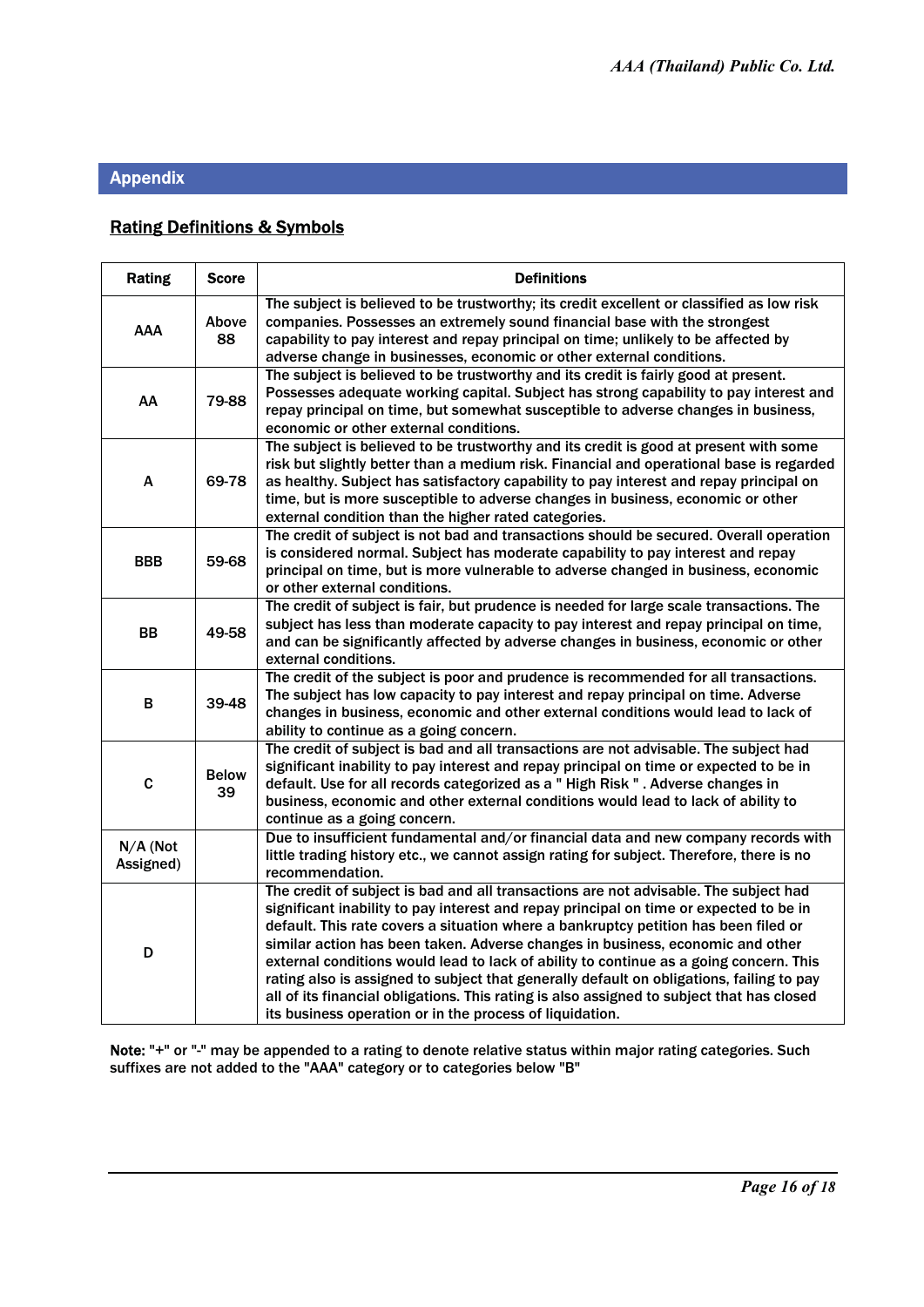## Rating Outlook

A Rating Outlook assesses the potential direction of subject in the medium to long term. Consideration is given to possible changes in economic and/or fundamental business conditions.

- $\bullet$ Positive : rating may be raised as subject has a positive potential direction.
- Negative : rating may be lowered as subject has a negative potential direction.
- Stable : ratings are not likely to change as the fundamental business of subject is stable.
- $\bullet$ Developing : is used for unusual situation in which future events are so unclear that the rating may be raised or lowered.